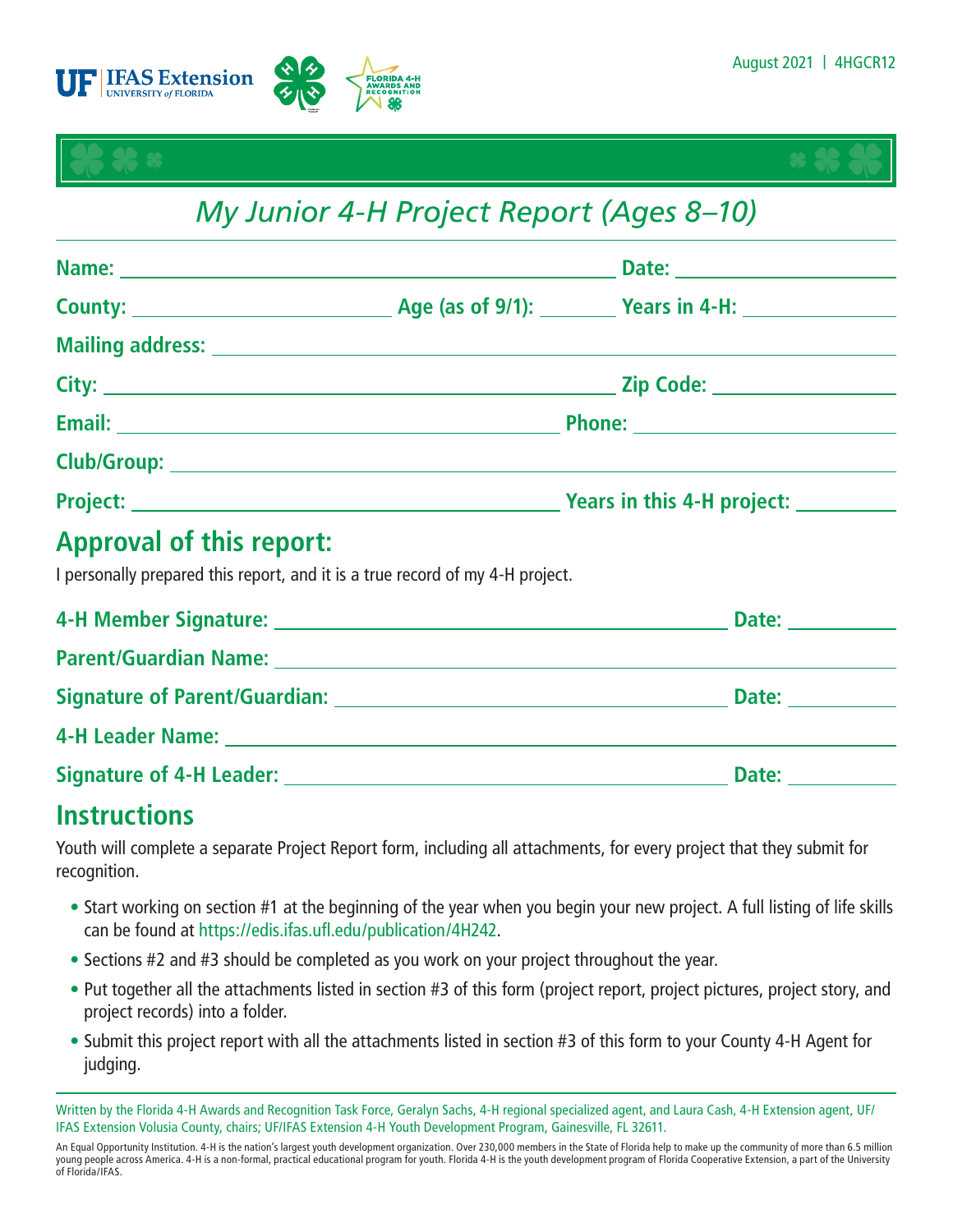|  | MY JUNIOR 4-H PROJECT REPORT (AGES 8-10) |  |
|--|------------------------------------------|--|
|--|------------------------------------------|--|

#### **Section 1: Project Plans and Goals**

#### **This is what I want to learn this year (choose one life skill goal and one project goal that are obtainable and relevant):**

the control of the control of the control of the control of the control of the control of the control of the control of the control of the control of the control of the control of the control of the control of the control

Member Signature: Date:

 $\overline{a}$ 

 $\overline{a}$ 

 $\overline{a}$ 

#### **This is what my leader agreed to help me do:**

Leader's Signature: Date:

#### **This is what my parent(s)/guardian(s) agreed to help me do:**

Parent/Guardian's Signature: Date:

## **Section 2: Project Activities (you may add pages)**

| Activities I did related to my project this year | <b>Time Spent</b> |
|--------------------------------------------------|-------------------|
|                                                  |                   |
|                                                  |                   |
|                                                  |                   |
|                                                  |                   |
|                                                  |                   |
|                                                  |                   |
|                                                  |                   |
|                                                  |                   |
|                                                  |                   |
|                                                  |                   |
|                                                  |                   |
|                                                  |                   |
|                                                  |                   |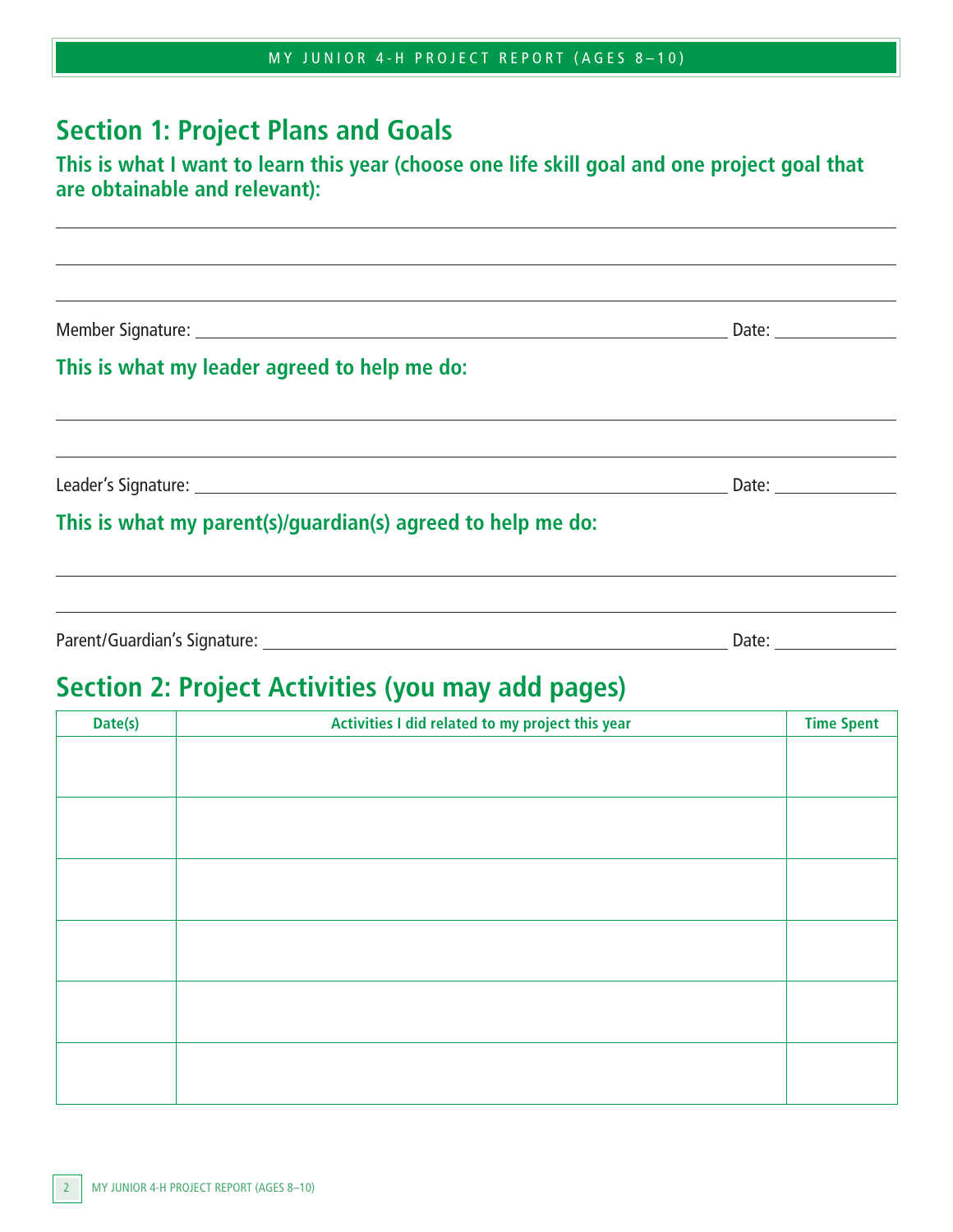#### MY JUNIOR 4-H PROJECT REPORT (AGES 8–10)

## **My citizenship and community service activities this 4-H year:**

| Date(s) | <b>Description of Activity</b> | <b>Your Role</b> |
|---------|--------------------------------|------------------|
|         |                                |                  |
|         |                                |                  |
|         |                                |                  |
|         |                                |                  |
|         |                                |                  |
|         |                                |                  |
|         |                                |                  |
|         |                                |                  |
|         |                                |                  |
|         |                                |                  |
|         |                                |                  |
|         |                                |                  |
|         |                                |                  |
|         |                                |                  |

#### **My leadership activities this 4-H year:**

| Date(s) | <b>Description of Activity</b> | <b>Your Role</b> |
|---------|--------------------------------|------------------|
|         |                                |                  |
|         |                                |                  |
|         |                                |                  |
|         |                                |                  |
|         |                                |                  |
|         |                                |                  |
|         |                                |                  |
|         |                                |                  |
|         |                                |                  |
|         |                                |                  |
|         |                                |                  |
|         |                                |                  |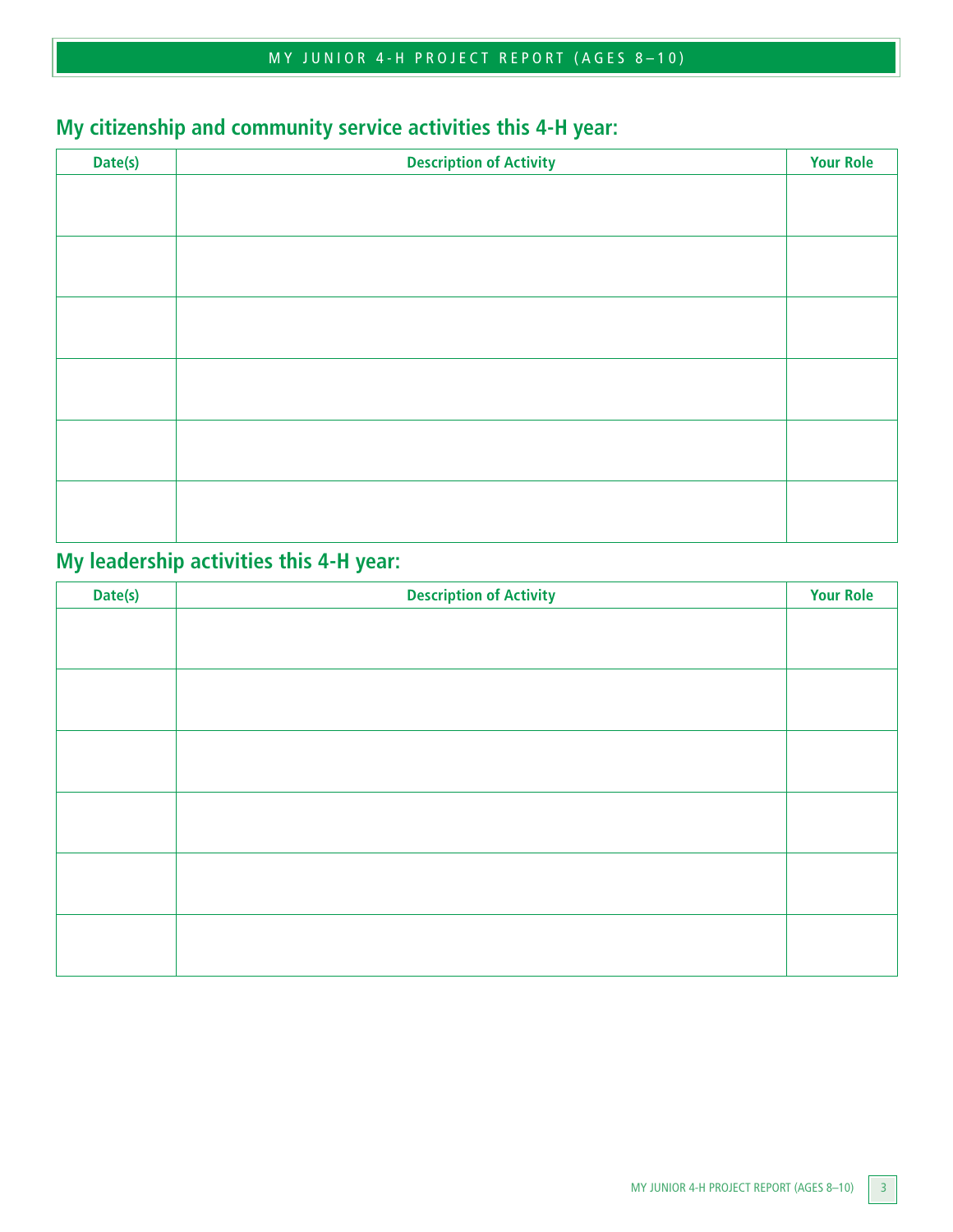## **My presentations and exhibits this 4-H year:**

| Date(s) | <b>Description of Presentations and/or Exhibits</b><br>(include the location, event, audience, title, and award(s) received) |  |
|---------|------------------------------------------------------------------------------------------------------------------------------|--|
|         |                                                                                                                              |  |
|         |                                                                                                                              |  |
|         |                                                                                                                              |  |
|         |                                                                                                                              |  |
|         |                                                                                                                              |  |
|         |                                                                                                                              |  |
|         |                                                                                                                              |  |
|         |                                                                                                                              |  |
|         |                                                                                                                              |  |
|         |                                                                                                                              |  |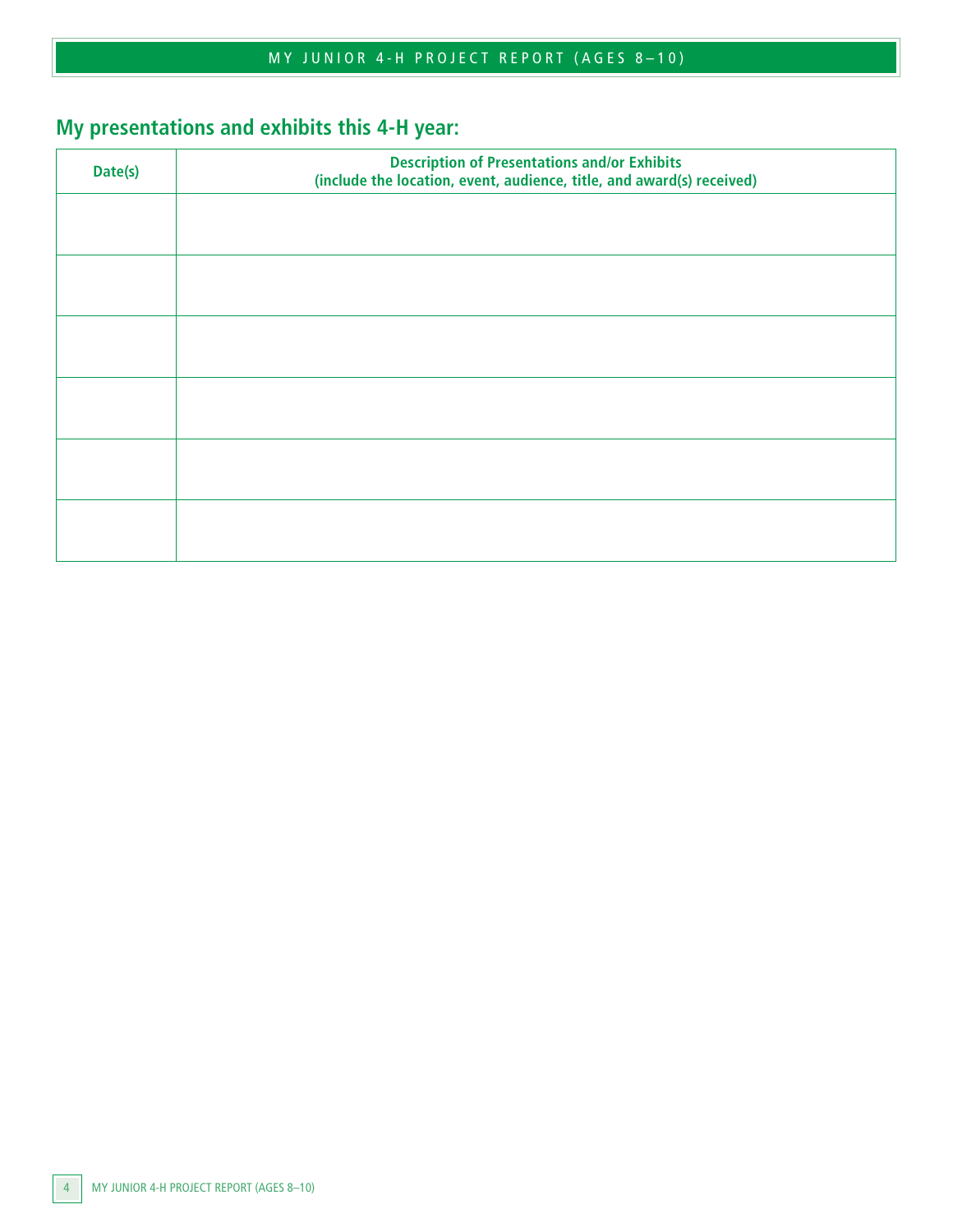## **Section 3: Project Attachments**

#### **Project Pictures**

Attach at least four photos (or you may provide drawings) of your project work throughout the year showing you and your project at the beginning and when completed. Your pictures should show various aspects of your project. Additional photos of your 4-H year may also be included to highlight experiences such as camp, community service, or other activities in which you participated.

Photographs should be  $3'' \times 5''$  or  $4'' \times 6''$ . Make sure that your photographs are attached neatly and securely. In the space below the picture write a caption. Each caption should include:

- Date
- Description of activity or event
- Skill learned

Photo Caption: <u>Date:</u> **Date: Date: Date: Date: Date: Date: Date: Date: Date: Date: Date: Date: Date: Date: Date: Date: Date: Date: Date: Date: Date: Date: Date: Date: Date:**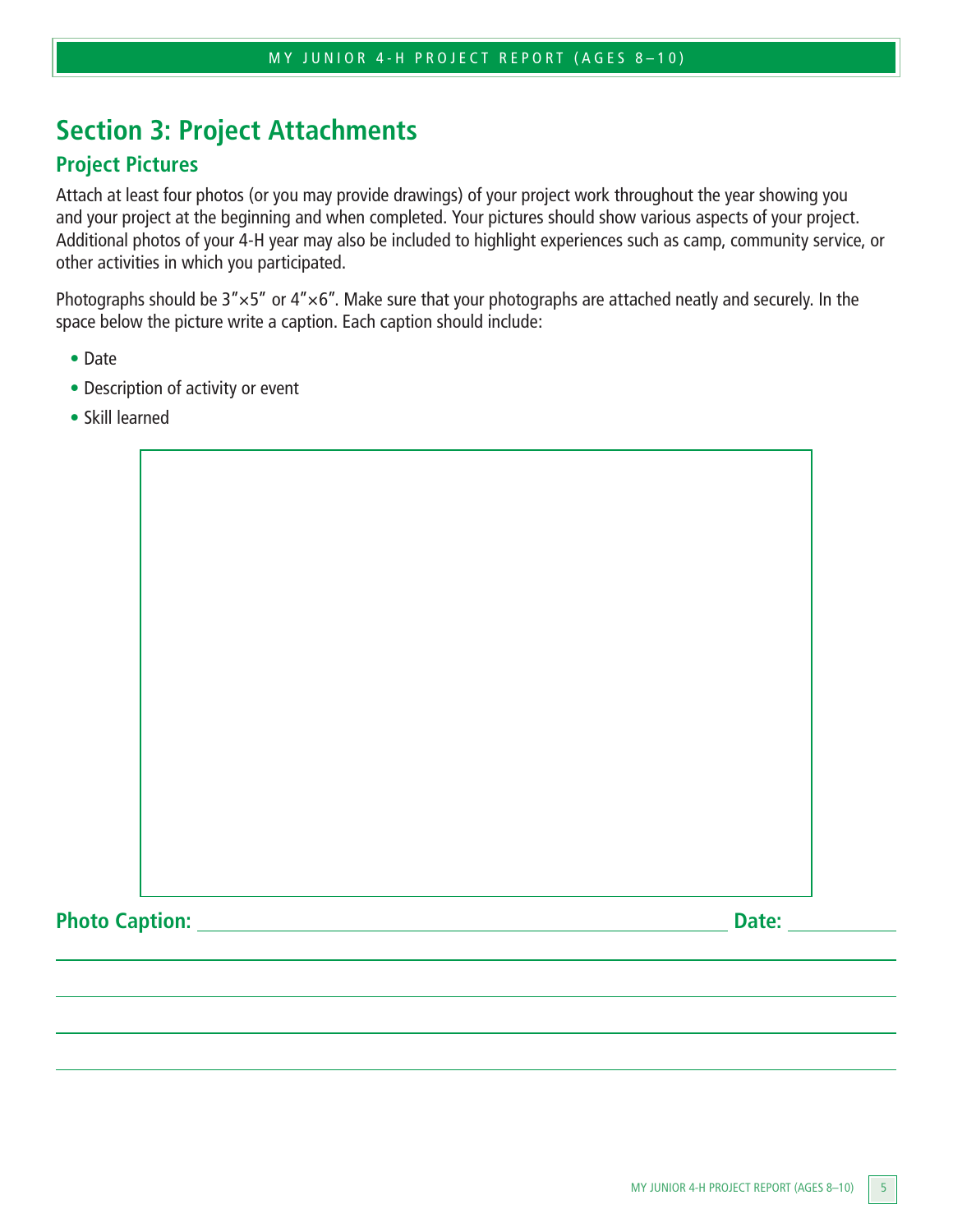|--|--|--|--|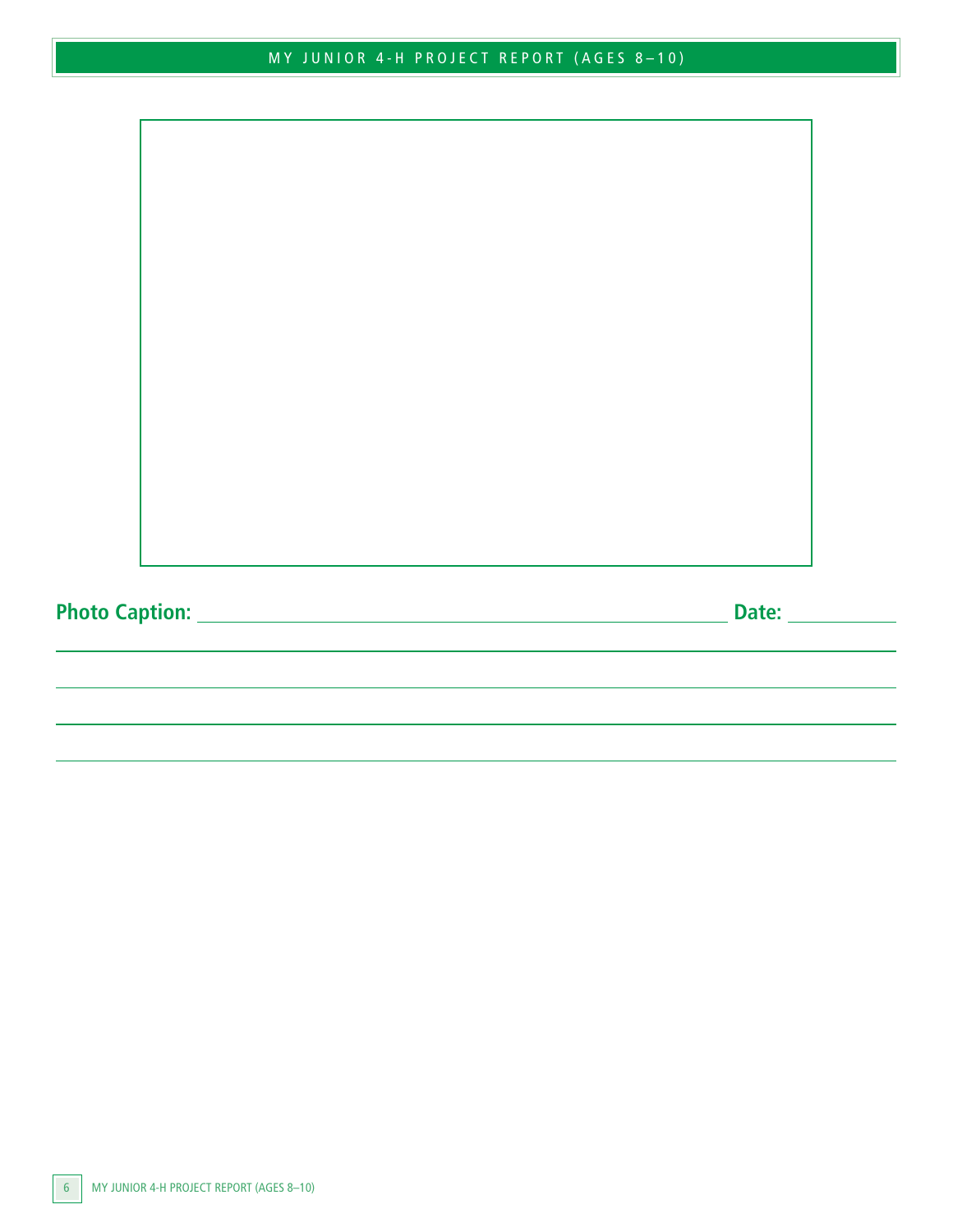**Photo Caption: Date:**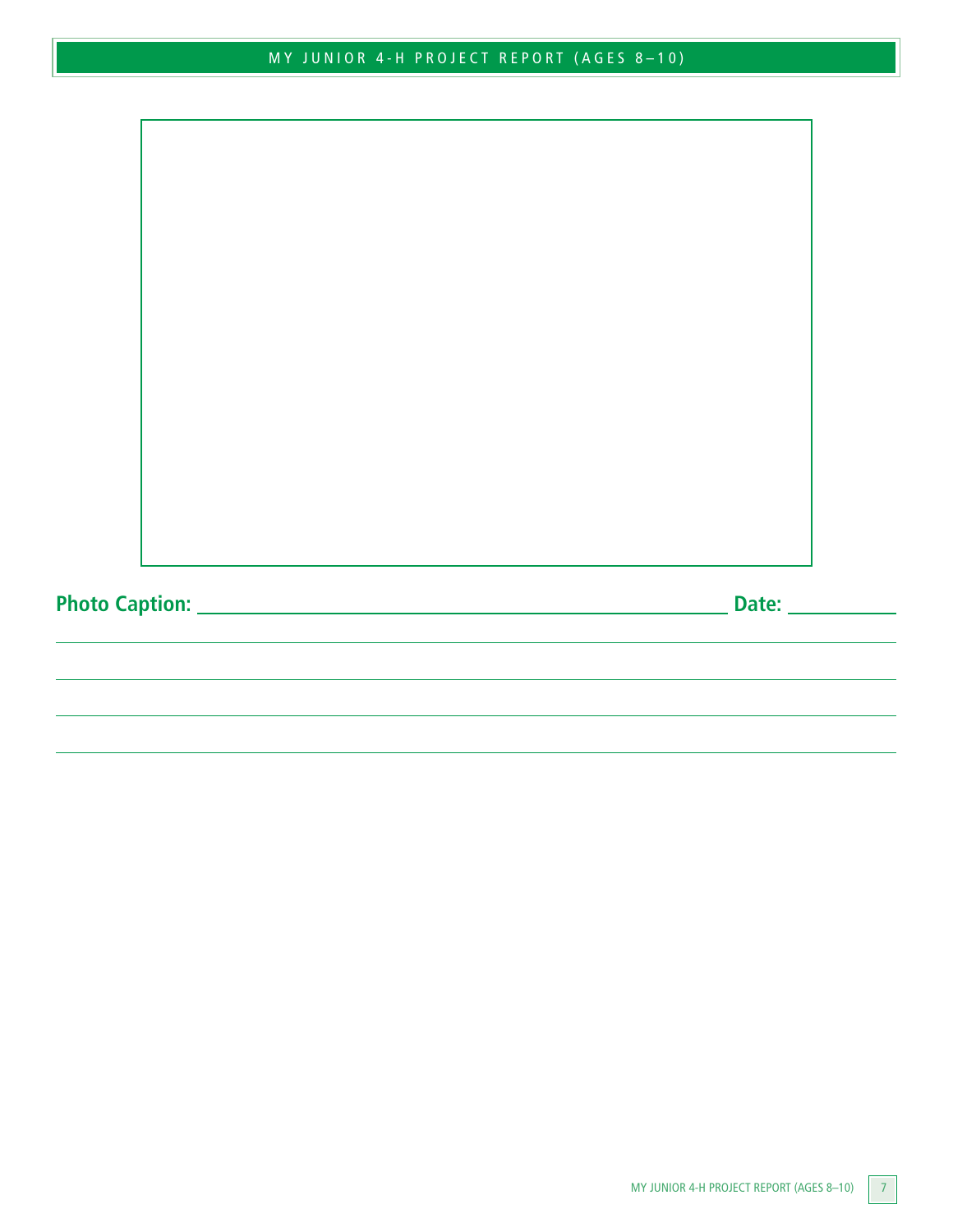**Photo Caption: Date:**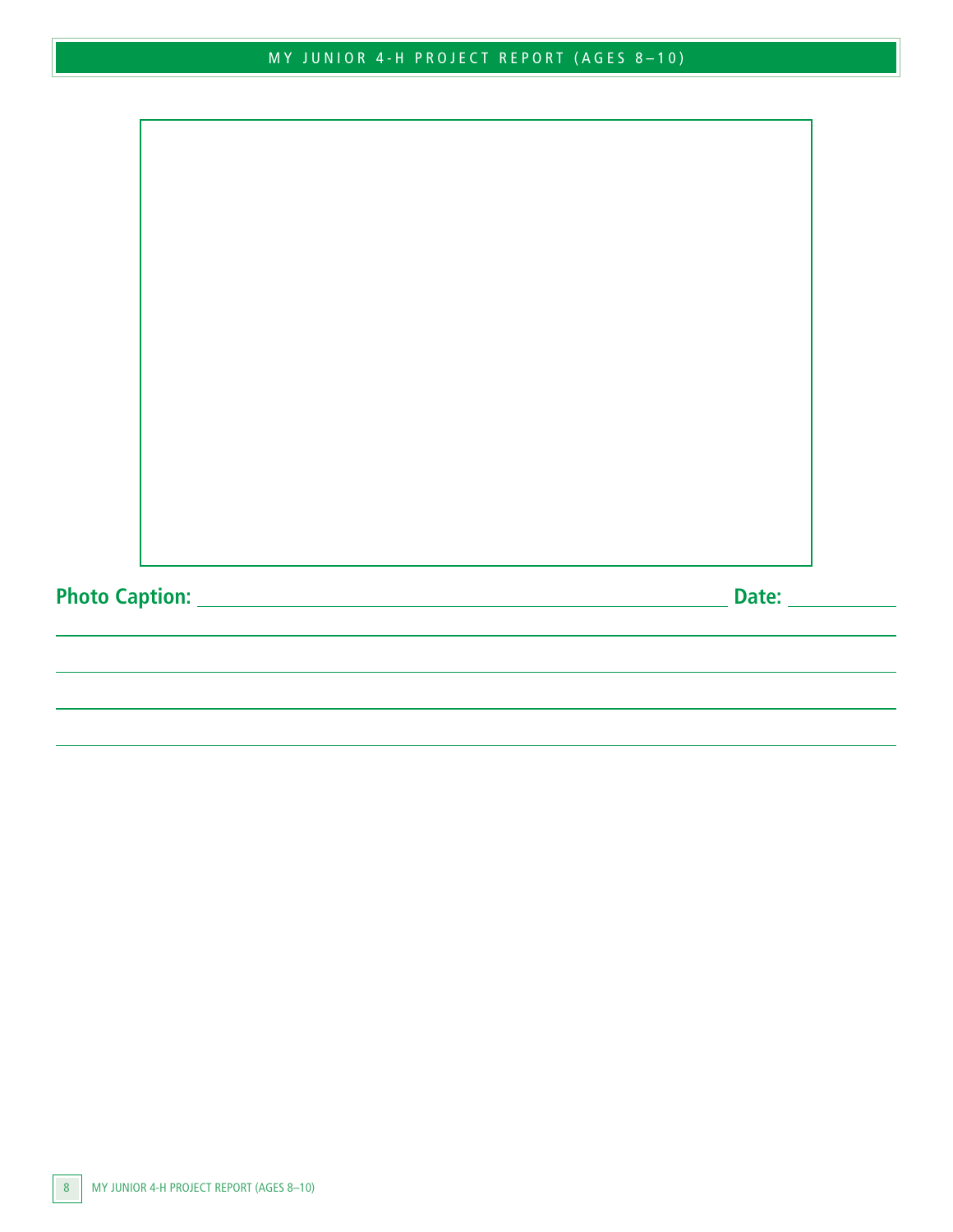## **Project Story**

Create a story of your project experiences. In your story, answer the following questions:

- **1. What new thing(s) did you learn about your project?**
- **2. What problems did you have and how did you overcome them?**
- **3. What were your accomplishments?**
- **4. How did your leader and other adults help you?**
- **5. What plans or goals do you have for next year?**
- **6. Write about any skills you learned that you can use in other areas of your life (life skills).**

On a separate page, neatly write or type (in 12-point, double-spaced font) your project story.

#### **Project Records**

Attach your project or record book, worksheets, and any other educational materials completed during the learning experience as evidence of your project work.